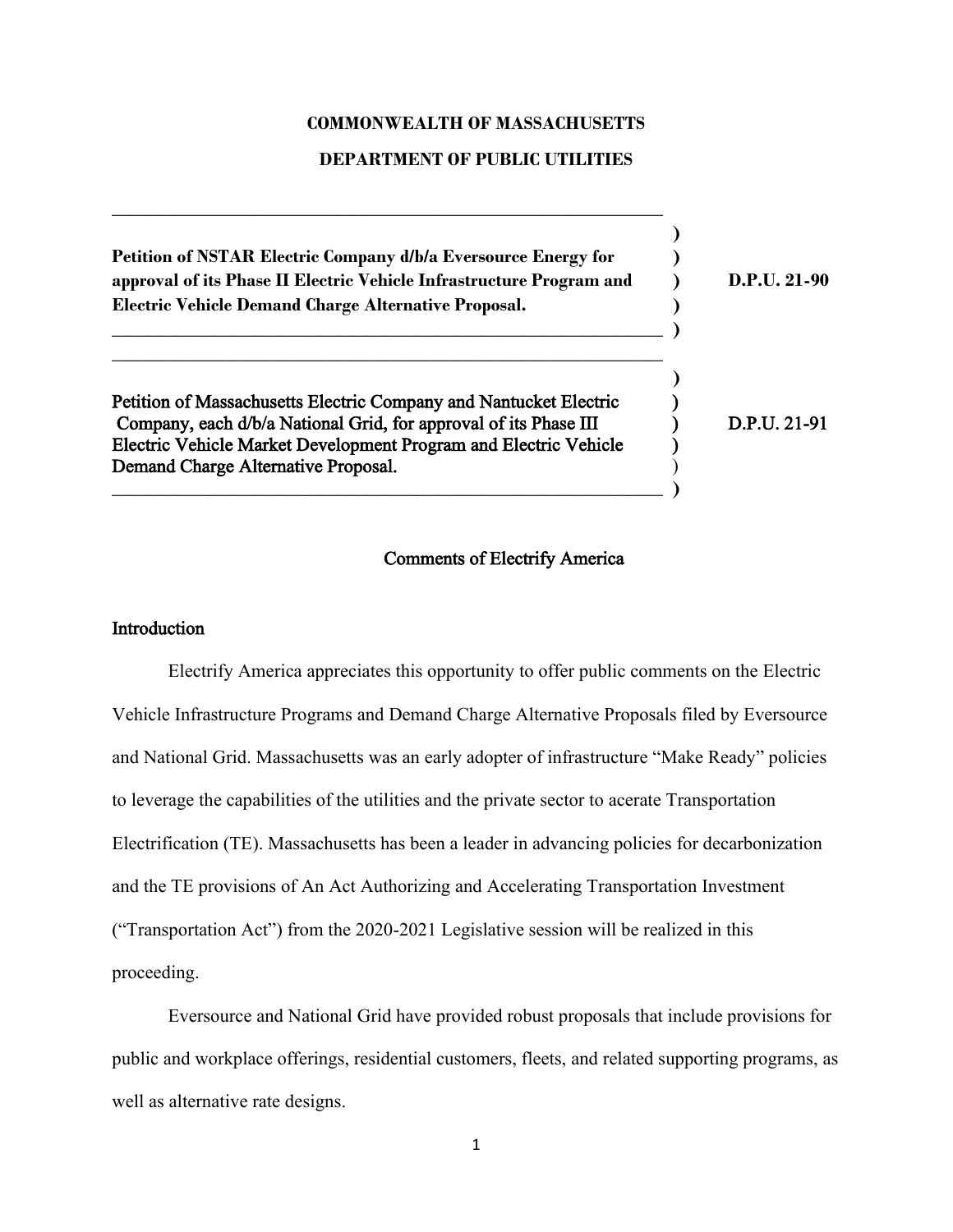#### Electrify America

Electrify America is a subsidiary of Volkswagen Group of America, headquartered in Reston, Virginia. It is investing \$2 billion over ten years on Zero Emissions Vehicle ("ZEV") infrastructure, education, and awareness, and efforts to support the increased adoption of ZEV technology in the United States. To date, Electrify America has built a coast-to coast network of ultra-fast Direct Current Fast-Charging ("DCFC") at over 650 locations with over 2,800 individual DCFC plugs in total. It owns and operates the charging stations and is the customer of record for electric vehicle charging service. All its stations are designed for universal customer access through the inclusion of credit card readers and both non-proprietary fast-charging connector standards: SAE Combo (CCS) and CHAdeMO.

Electrify America installs stations with multiple 150kW and 350kW chargers based on anticipated needs and use cases, as well as available real estate and power. The standard metro configuration is four 150 kW chargers, while the standard highway configuration is two 350 kW and two 150 kW chargers. The 350 kW electric vehicle chargers are the most powerful public DCFC available on the market today and can enable recharging speeds approaching gasoline refueling, charging compatible EVs at 20 miles of range per minute. Electrify America currently operates 11 charging stations with 44 DCFC plugs in Massachusetts open to the public and has 8 charging stations with 31 DCFC plugs under construction.

### Direct Current Fast Charging

Through extensive research and stakeholder outreach, Electrify America knows that the fast-charging customer experience is crucial to empower consumers to adopt EVs, especially for

2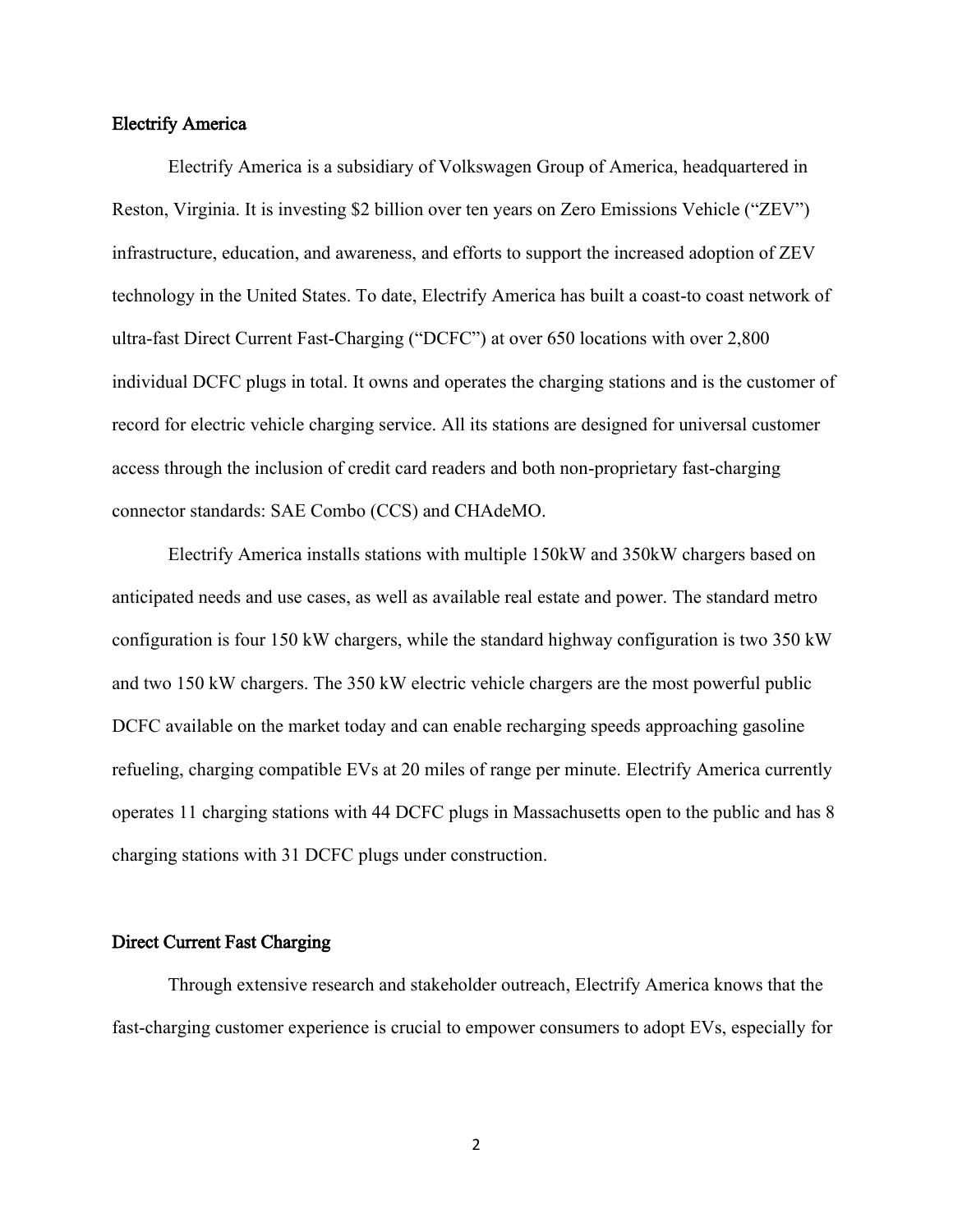long distance travel and in metropolitan areas where a large segment of the population may not have access to workplace or home charging.

DCFC loads are unique because:

- They are inelastic as DCFC stations serve EV drivers that are in transit who need to charge quickly to continue their journeys
- They are still evolving as new EVs with greater capabilities enter the market and EV driver habits adapt to the presence Electrify America's existing stations. Load factors are a challenge and newer high capacity EVs coming to market may exacerbate this issue. $\overline{1}$
- DCFC station operator business models depend on rate designs with low or no demand charges
- They are not weather sensitive

Public DCFC station siting can be challenging since these stations are highly capital intensive and require sufficient traffic patterns, available real estate, distribution grid capacity, and proximate EV driver amenities such as access to bathrooms, etc.

Utility Make Ready infrastructure policies are extremely important for the viability of new station construction. The Phase II EV Programs proposed by both Eversource and National Grid include constructive Make Ready infrastructure provisions.

A key theme throughout both filings is the prioritization of equity, and the demand charge alternative rate designs help narrow the unit cost gap between residential and commercial

<sup>&</sup>lt;sup>1</sup> For example, the new Porsche Taycan has a maximum charging capacity of 270 kW and the 2022 Audi E-tron will have a maximum charging capacity of 150 kW. For reference, the Chevy Bolt maximum charge rate is 55 kW.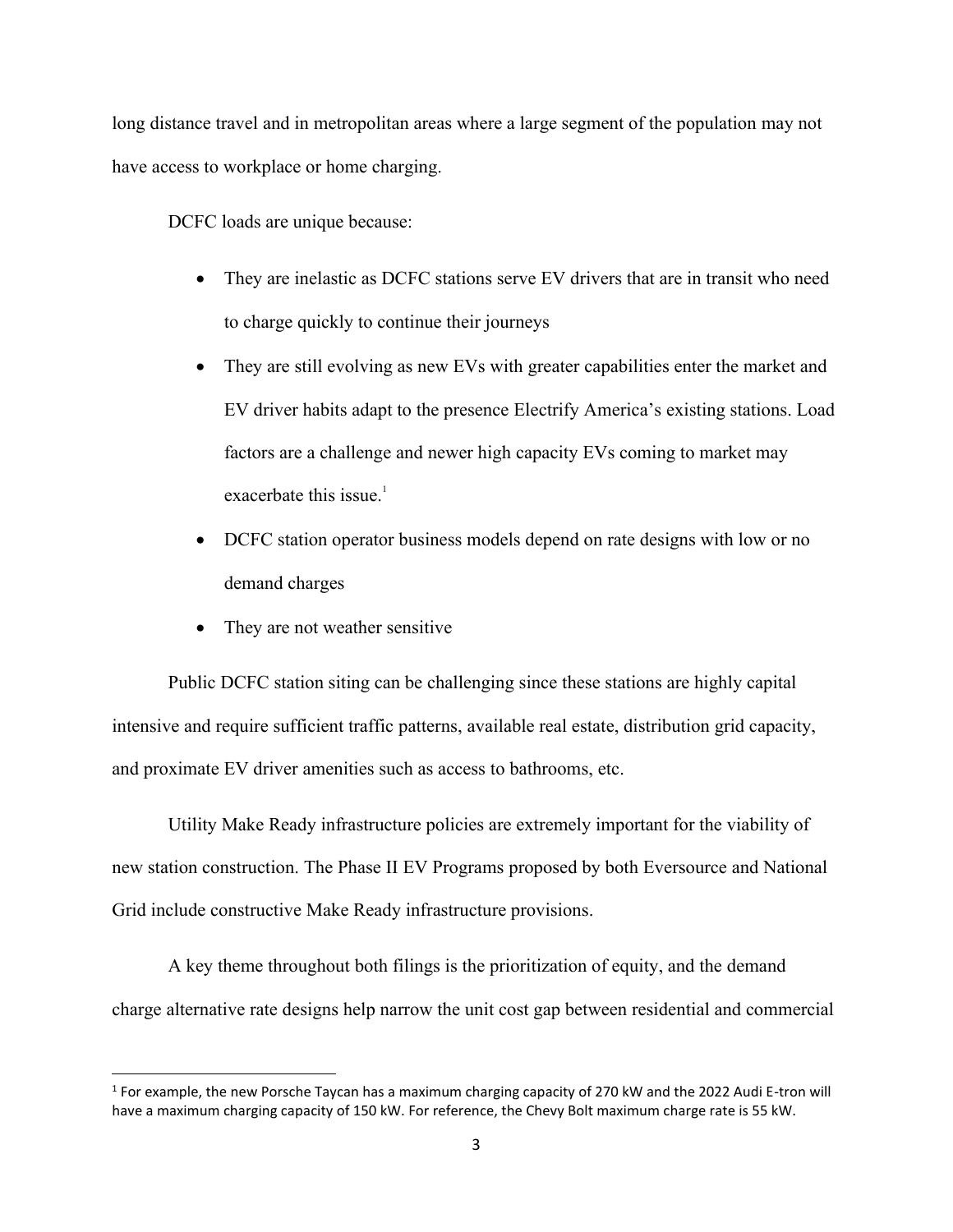distribution rates available for EV charging. Approval of alternative rates for electricity delivered to DCFC that result in the same effective cost per kWh as residential rates would greatly advance the ability for DCFC operators to offer more competitive pricing - advancing equity between those who charge in public and those who can charge at home, improving the customer experience, and incentivizing the use of more electric vehicles.

## The Road Ahead

 Rapid adoption of EVs and commercial TE, as envisioned by Massachusetts policy makers, requires the construction of a complex ecosystem of charging options so that drivers can feel confident in their ability to travel with the same convenience as an internal combustion engine vehicle. Building this ecosystem requires a sufficient network of DCFC stations so that an EV driver can quickly recharge and continue their journey.

This DCFC network will require a significant amount of private sector capital in addition to utility Make Ready investments. The proposed Phase II EV Programs, under review in these proceeding, will hopefully lay the foundation for sustainable DCFC station operator business models. A sustainable DCFC operating model is needed to attract the capital investment that Massachusetts will require to transition away from fossil fuels for transportation.

#### **Conclusion**

Electrify America looks forward to engaging in this proceeding with other stakeholders and offering our experience and lessons learned in jurisdictions throughout North America to help shape Massachusetts EV policy into a national exemplar.

> Respectfully submitted, Electrify America

4